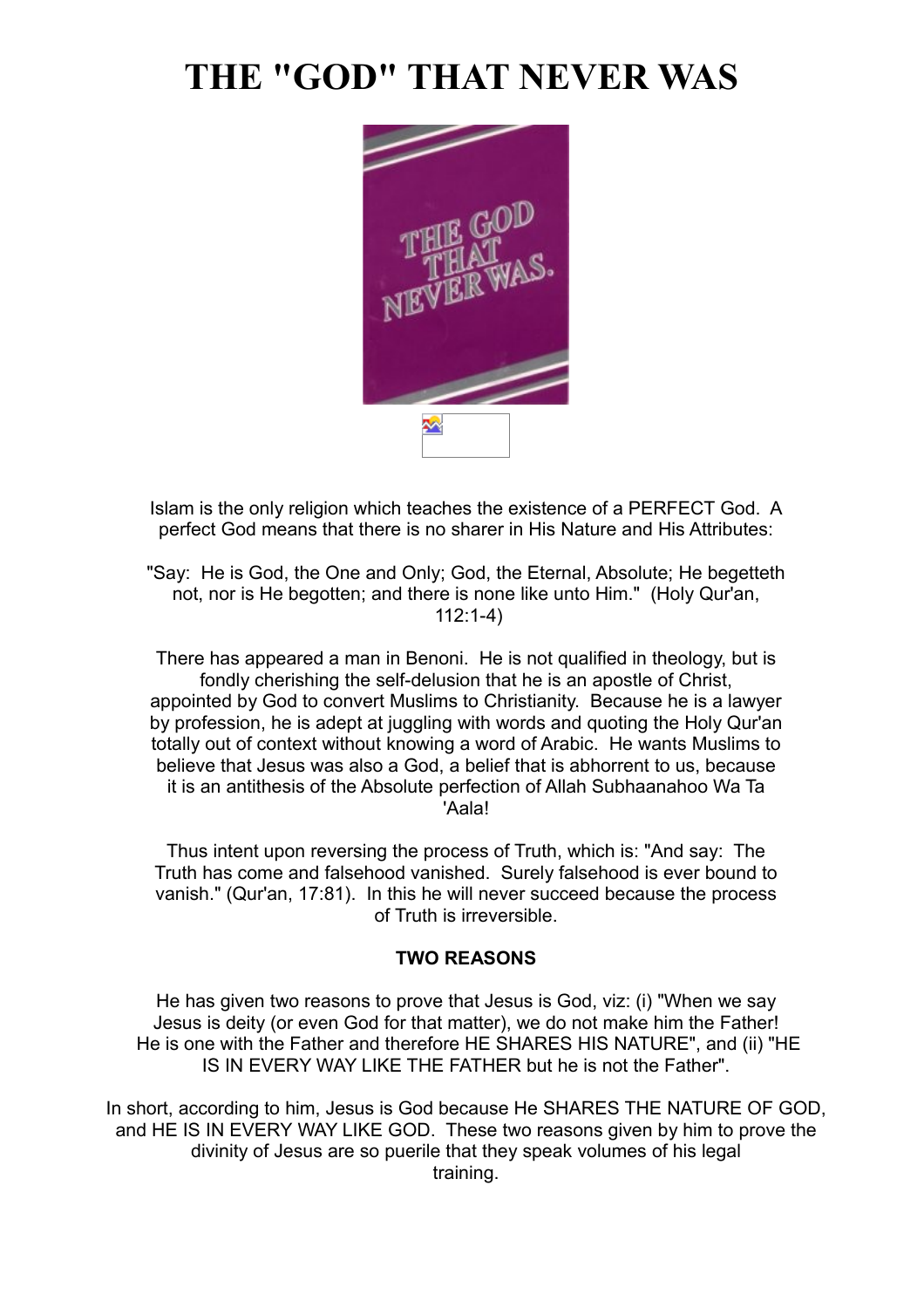Numerous quotations from the Bible are given below to prove that Jesus neither SHARED THE NATURE OF GOD, nor is he IN EVERY WAY LIKE GOD. He can, therefore, NEVER be GOD. We have given the quotations from the Bible without comment, because the Bible speaks for itself! TO SAY THAT JESUS IS GOD OR SON OF GOD IS NOT ONLY A MOCKERY OF GODHOOD, BUT BLASPHEMY OF THE LOWEST ORDER AND AND INSULT TO THE INTELLIGENCE OF MEN! (Note: Unless otherwise stated, all quotations from the Bible are given from the Authorized Version. In our headings and subheadings we have referred to Jesus as "God" in inverted commas in order to show the ABSURDITY of the claim of this man that Jesus is God!)

## **THE BIRTH OF "GOD"**

"God" was created from the seed of David: "Concerning his Son Jesus Christ our Lord, which was made of the SEED of David according to the flesh." (Romans, 1:3)

"God" was the fruit of the loins of David: "Therefore being a prophet, and knowing that God had sworn with an oath to him, that of the fruit of his loins, according to the flesh, he would raise up Christ to sit on his throne." (Acts, 2:30)

The Ancestors of "God": "The generations of Jesus Christ, the son of David, the son of Abraham." (Matthew, 1:1)

The Sex of "God": "And when eight days were accomplished for the circumcising of the child, his name was called Jesus." (Luke, 2:21)

How Mary Conceived and Delivered "God". Mary conceived Jesus like any other woman: "The days were accomplished that she should be delivered," (Luke, 2:6) which means that she went through all the normal stages of pregnancy. Nor was her delivery any different from other expectant mothers: "And she being with child cried, travelling in birth, and pained to be delivered." (Revelation, 12:2)

"God" Sucked The Paps of a Woman: "And it came to pass, as he spake these things, a certain woman of the company lifted up her voice, and said unto him, Blessed is the womb that bare thee, and the paps which thou hast sucked." (Luke, 11:27)

The Country of Origin of "God": "Jesus was born in Bethlehem of Judaea in the days of Herod the king. (Matthew, 2:1)

The Occupation of "God": "Jesus was a carpenter by trade." (Mark, 6:3), "and the son of a carpenter." (Matthew, 13:55)

The Transport of "God": "Behold, thy king cometh unto thee, meek, and sitting upon an ass." (Matthew, 21:5) "And Jesus, when he had found a young ass, sat thereon." (John, 12:14)

The Wining and Dining of "God": "The Son of man came eating and drinking, and they say, behold a man gluttonous, and a winebibber, a friend of publicans and sinners." (Matthew, 11:9; Luke, 7:34)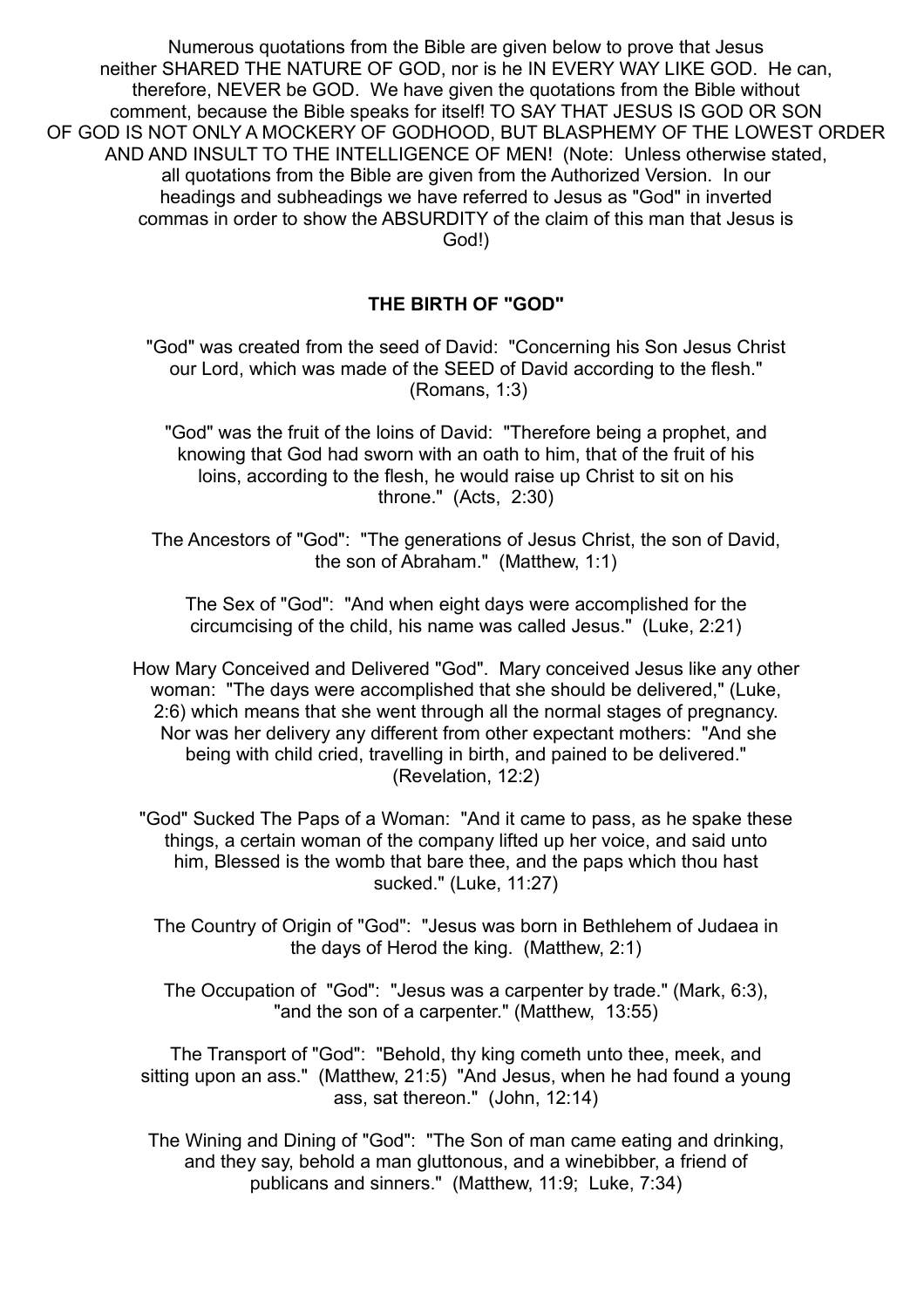The Poverty of "God": "And Jesus saith unto him, the foxes have holes, and the birds of the air have nests; but the Son of man hath not where to lay his head." (Matthew, 8:20)

The Meagre Possessions of "God": "Shoes of Jesus" (Luke, 3:16), "Garments and coat of Jesus" (John, 19:23)

"God" Was a Devout Jew: "And in the morning, rising up a great while before day, he went out, and departed into a solitary place, and there prayed." (Mark, 1:35)

"God" Was a Loyal Subject: Jesus was a good citizen, he was loyal to Caesar. He said: "Render therefore unto Caesar the things which are Caesar's; and unto God the things that are God's." (Matthew, 22:21) He paid his tax regularly. (Matthew, 17:24-27)

#### **THE FAMILY OF "GOD"**

"God" Was the Son of Joseph: "Philip findeth Nathanael, and saith unto him, we have found him, of whom Moses in the law, and the prophets, did write, Jesus of Nazareth, the son of Joseph" (John, 1:45)

Brothers and Brothers-in-law of "God": "And when he was come into his own country, he taught them in their

synagogue, insomuch that they were astonished, and said, whence hath this man this wisdom, and these mighty works? Is not this the carpenter's son? Is not his mother called Mary? and his brethren, James, and Joses, and Simon, and Judas? And his sisters, are they not all with us? Whence hath this man all these things? (Matthew, 13:54-56)

#### **THE DEVELOPMENT OF "GOD"**

Spiritual Development of "God": "And the child grew, and waxed strong in spirit, filled with wisdom." (Luke, 2:40)

Mental, Physical and Moral Development of "God": "And Jesus increased in wisdom and stature, and in favor with God and man." (Luke, 2:52)

"God" Was 12 Years Old When His Parents Took Him to Jerusalem: "Now his parents went to Jerusalem every year at the feast of the passover. And when he was twelve years old, they went up to Jerusalem after the custom of the feast." (Luke, 2:41-42)

The Powerless "God" (Jesus) said: "I can of mine own self do nothing." (John, 5:30)

"God" Was Ignorant of the Time. Jesus said: "But of that day and that hour knoweth no man, no, not the angels which are in heaven, neither the Son, but the Father." (Mark, 13:32)

"God" Was Ignorant of the Season: "And on the morrow, when they were come from Bethany, he (Jesus) was hungry: and seeing a fig tree afar off having leaves, he came, if haply he might find anything thereon: and when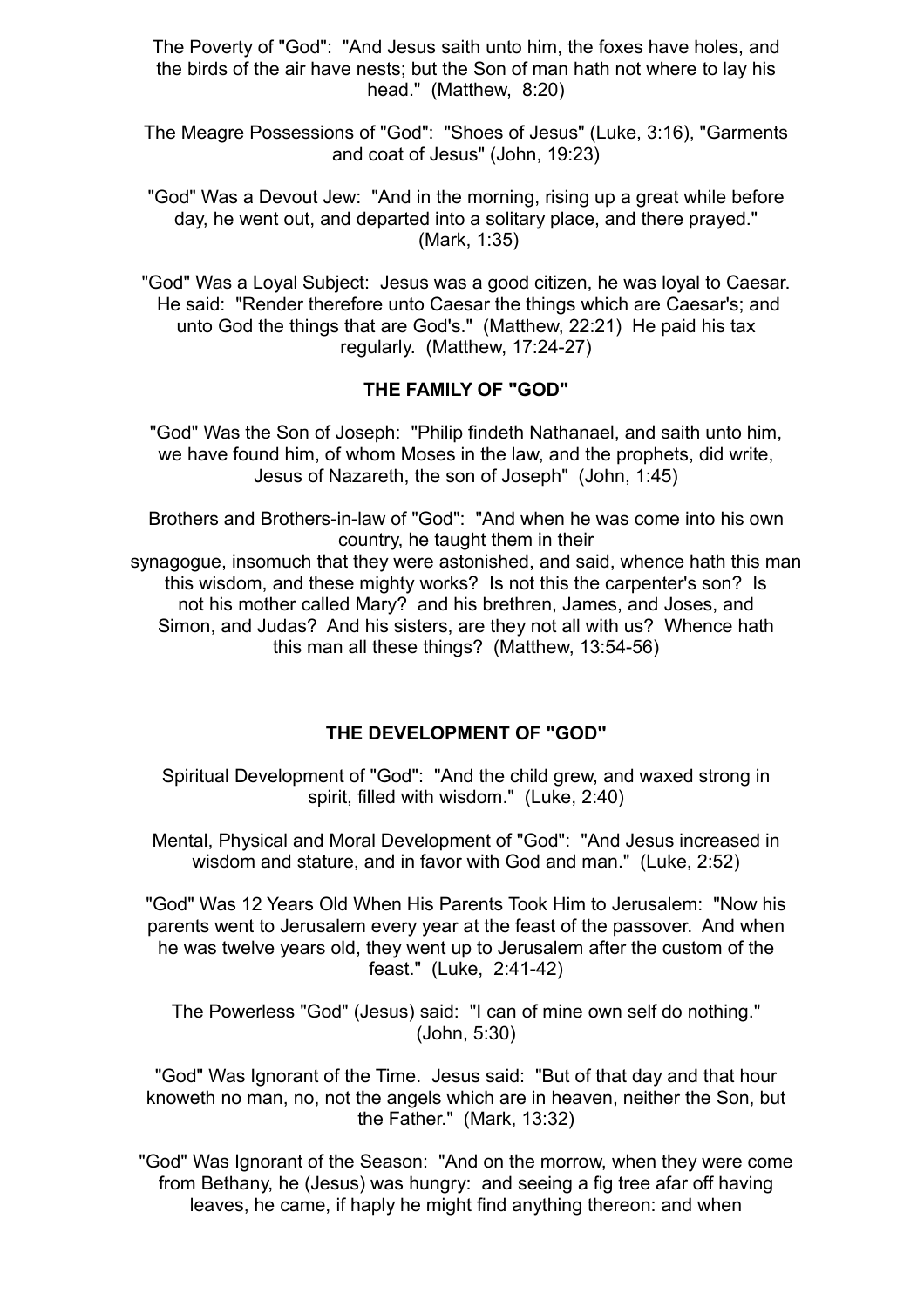he came to it, he found nothing but leaves; for the time of figs was not yet." (Mark, 11:12-13)

"God" Was Unlettered: "Now about the midst of the feast Jesus went up into the temple, and taught. And the Jews marvelled, saying, How knoweth this man letters, having never learned?" (John, 7:14-15)

"God" Learnt Through Experience: "Learned he obedience by the things which he sufered." (Hebrews, 5:8)

## **THE TEMPTING OF "GOD"**

The Devil Tempted "God" For 40 Days: "And immediately the spirit driveth him into the wilderness. And he was there in the wilderness forty days, tempted of Satan." (Mark, 1:12-13)

The Devil Tempted "God" Continuously: "And when the devil had ended all the temptation, he departed from him for a season." (Luke, 4:13)

Like the Sinners, "God" Was Tempted In All Things: "But (he) was in all points tempted like as we are, yet without sin." (Hebrews, 4:15)

True God Cannot be Tempted With Evil: "God cannot be tempted with evil, neither tempteth he any man." (James, 1:13)

Only The Ungodly Are Tempted With Evil: "But every man is tempted, when he is drawn away of his own lust, and enticed." (James, 1:14)

## **THE MISSION OF "GOD"**

The Confession and Repentance of "God": before the beginning of his public ministry: "Jesus was baptized by John the Baptist" (Matthew, 3:13), "which signified the confession of sins" (Matthew, 3:6), "and repentance from sins (Matthew, 3:11).

"God" Did Not Come to Save the Sinners: "And when he was alone, they that were about him with the twelve asked of him the parable. And he said unto them, unto you it is given to know the mystery of the kingdom of God: but unto them that without, all these things are done in parables: That seeing they may see, and not perceive; and hearing they may hear, and not understand; lest at any time they should be converted, and their sins should be forgiven them." (Mark, 4:10-12)

## **THE RACIAL "GOD"**

"God" Was a Tribal Jew: "The lion of the tribe of Juda." (Revelation, 5:5)

"God" Came For The Jews Only: "But he answered and said, I am not sent but unto the lost sheep of the house of Israel." (Matthew, 15:24)

Racial Discrimination of "God": "These twelve Jesus sent forth, and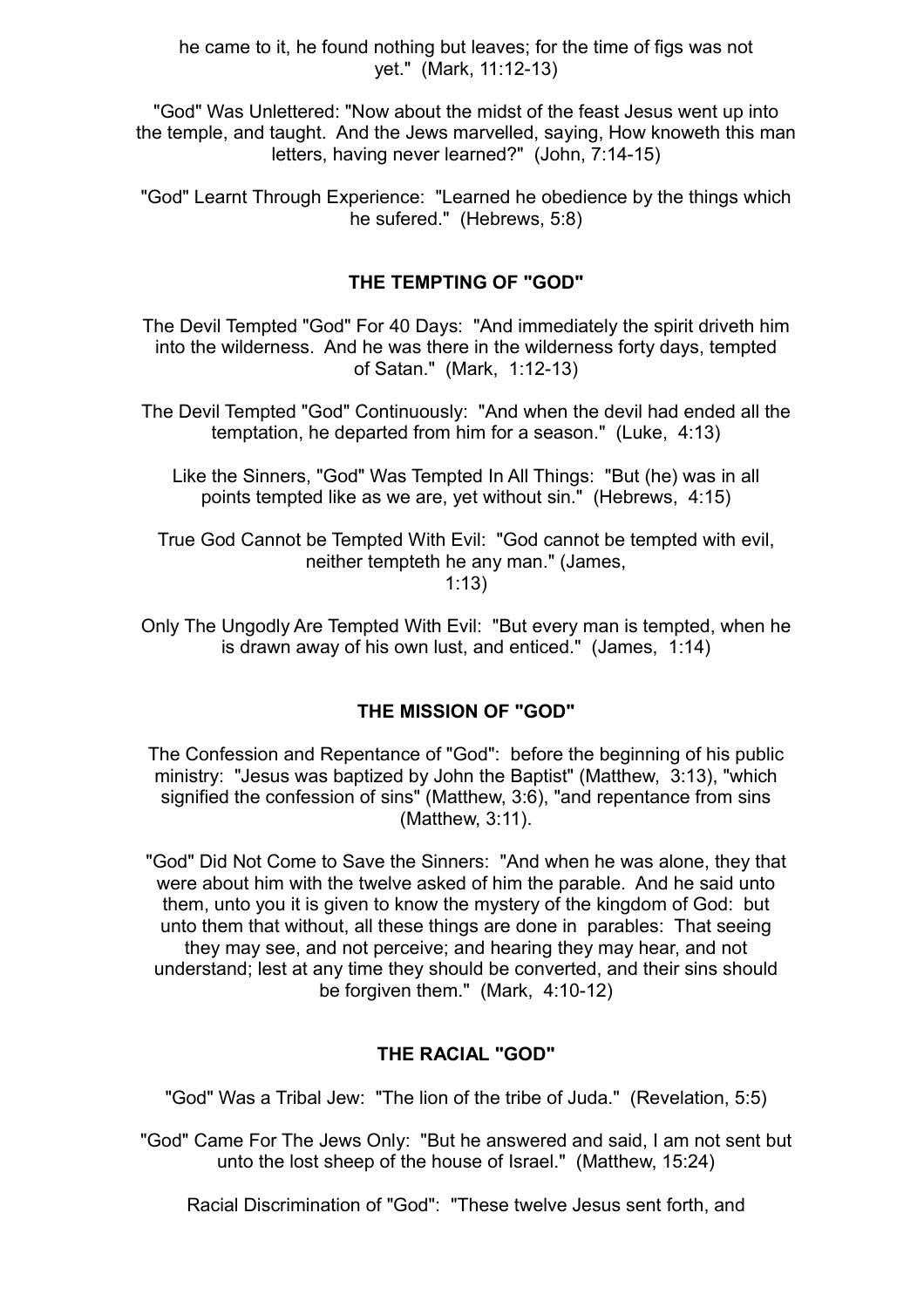commanded them, saying, Go not into the way of the Gentiles, and into any city of the Samaritans enter ye not: But go rather to the lost sheep of the house of Israel." (Matthew, 10:5-6)

According to "God", The Gentiles Are Dogs: "It is not meet to take the children's bread, and to cast it to dogs." (matthew, 15:26)

The Kingdom of "God": And he (Jesus) shall reign over THE HOUSE OF JACOB for ever; and of his kingdom there shall be no end." (Luke, 1:33)

The Titles of "God": "The king of the Jews" (Matthew, 2:2), "The king of Israel" (John, 1:49; 12:13)

#### **A "GOD" UNLIKE THE GOD**

A Hungry "God": "And when he had fasted forty days and forty nights, he was afterward an hungered." (Matthew 4:2), "Now in the morning as he returned into the city, he hungered." (Matthew, 21:18), "and on the morrow, when they were come from Bethany, he was hungry." (Mark, 11:12)

A Thirsty "God": "(He) saith, I thirst." (John, 19:28)

A Sleepy "God": "He was asleep." (Matthew, 8:24), "He fell asleep" (Luke, 8:23), "And he was in the hinder part of the ship, asleep on a pillow." (Mark, 4:38)

A Weary "God": Jesus therefore, being wearied with his journey, sat thus on the well." (John, 4:6)

A Groaning "God": "He groaned in the spirit, and was troubled." (John, 11:33), "Jesus therefore again groaning in himself cometh to the grave." (John, 11:38)

A Weeping "God": "Jesus wept." (John, 11:35)

A Sorrowing "God": "And (he) began to be sorrowful and very heavy." (Matthew 26:37). "Then saith he unto them, my soul is exceeding sorrowful, even unto death." (Matthew, 26:38)

A Hysterical "God": "And (he) began to be soreamazed and to be very heavy." (Mark, 14:33)

A Weak "God": "And there appeared an angel unto him from heaven, strengthening him." (Luke, 22:43)

#### **THE WARRING "GOD"**

The Strong-Arm Method of "God": "And he went into the temple, and began to cast out them that sold therein, and them that bought." (Luke, 19:45). "And the Jews' passover was at hand, and Jesus went up to Jerusalem, and found in the temple those that sold oxen and sheep and doves, and the changers of money sitting: and when he had made a scourge of small cords, he drove them all out of the temple, and the sheep, and the oxen; and poured out the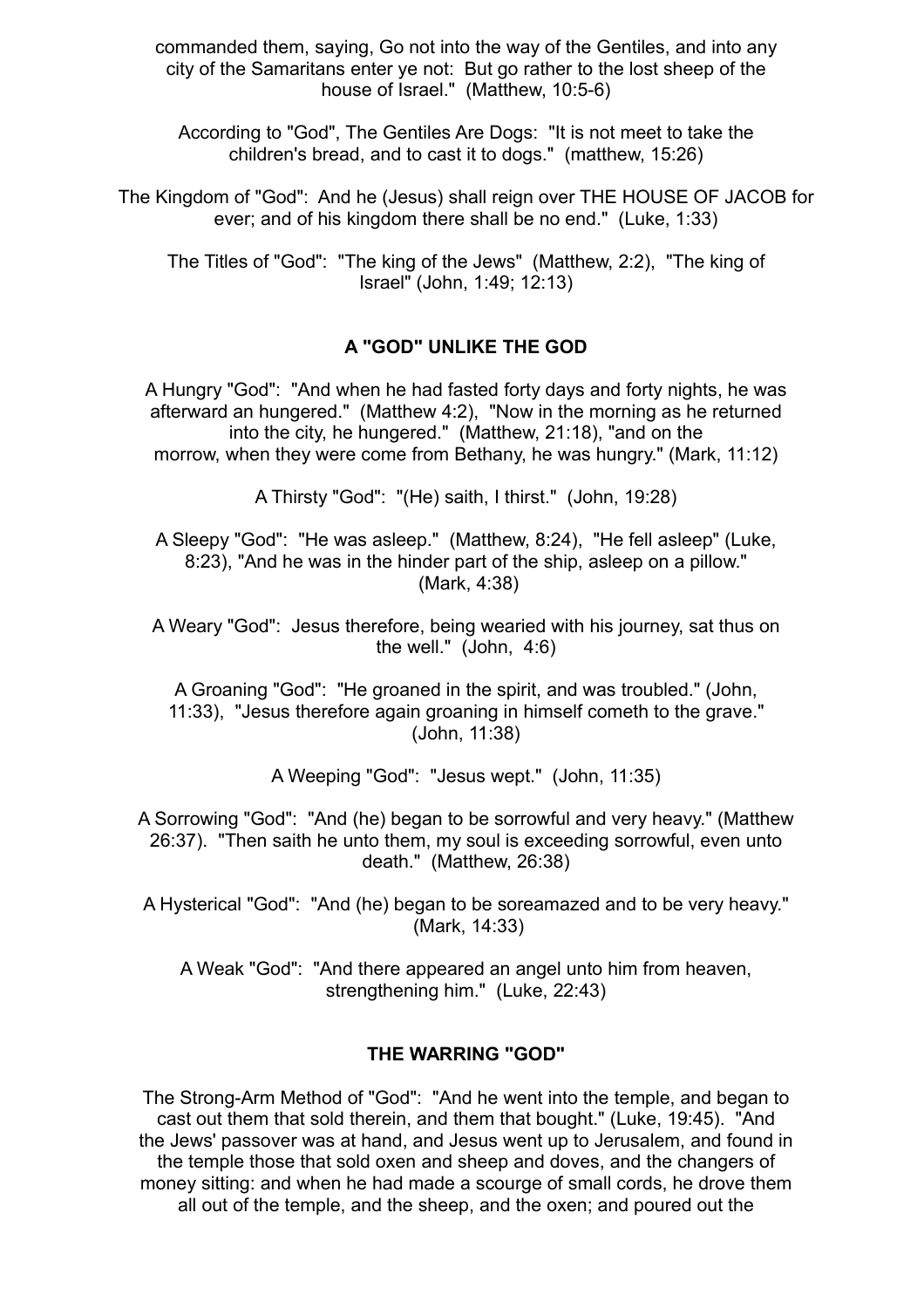changers' money, and overthrew the tables." (John, 2:13-15)

The "God" of War: Jesus said: "Think not that I am come to send peace on earth: I came not to send peace, but a sword." (Matthew, 10:34)

The Sabre-Rattling "God": Jesus said: "And he that hath no sword, let him sell his garment, and buy one." (Luke, 22:36)

## **The "GOD" ON THE RUN**

"God" Was Panic-Stricken: "After these things Jesus walked in Galilee: for he would not walk in Jewry, because the Jews sought to kill him." (John, 7:1)

"God" Walked in Fear of the Jews: "Then from that day forth they took counsel together for to put him to death. Jesus therefore walked no more openly among the Jews." (John, 11:53-54)

"God" Has Shown a Clean Pair of Heels: "Therefore they sought again to take him: but he escaped out of their hand." (John, 10:39)

"God" Fled in Disguise: "Then took they up stones to cast at him: but Jesus hid himself, and went out of the temple, going through the midst of them, and so passed by." (John, 8:59)

## **THE CAPTURE OF "GOD"**

- A Friend Betrayed the Secret Hiding Place of "God": "And Judas also, which betrayed him, knew the place: for Jesus off-times resorted thither with his disciples. Judas then, having received a band of man and officers from the chief priests and Pharisees, cometh thither with lanterns and torches and weapons." (John, 18:2-3)
- "God" Was Arrested, Bound and Led Away: "Then the band and the captain and officers of the Jews took Jesus, and bound him, and led him away." (John, 18:12-13)
- "God" Was Humiliated: "And the men that held Jesus mocked him, and smote him. And when they had blindfolded him, they struck him on the face." (Luke, 22:63-64). "Then did they spit in his face, and buffeted him; and others smote him with the palms of their hands." (Matthew, 26:67)
- "God" Was Defenseless: "One of the officers which stood by struck Jesus with the palm of his hand", he said: "Why smitest thou me?" (John, 18:22-23)
- "God" Was Condemned to Death: "And they all condemned him to be guilty of death." (Mark, 14:64). "They answered and said, he is guilty of death." (Matthew, 26:66)

The Dumb and Docile "God": "He was led as a sheep to the slaughter; and like a lamb dumb before his shearer, so opened he not his mouth." (Acts, 8:32)

## **THE SUPPOSED END OF "GOD"**